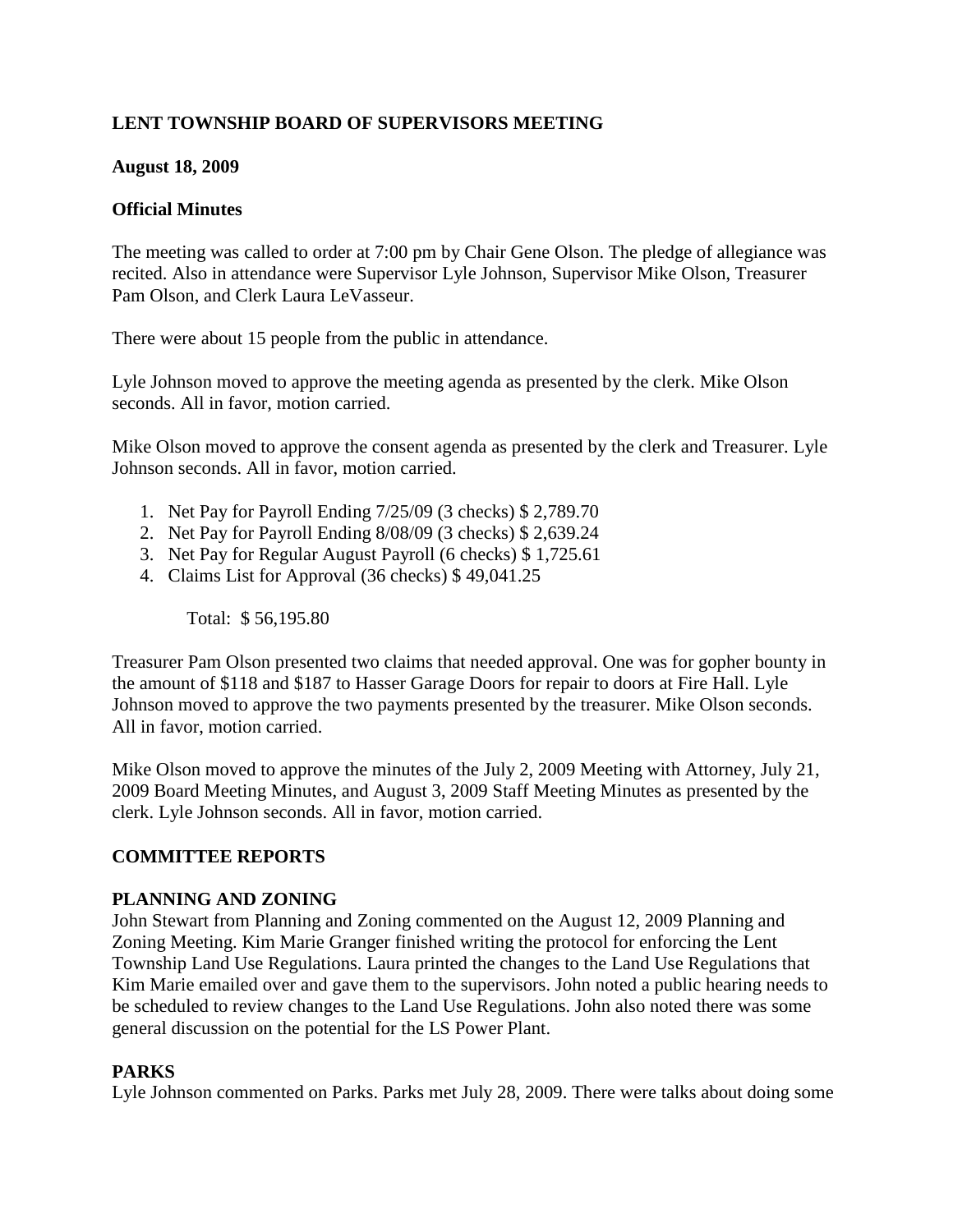things at Reiger Field next year. There were possibly some lights left over that could be placed at Reiger Field to have permanent power at the field.

Gene Olson noted that the Stacy Lions donated \$300 to the Parks Fund from the profit of the Lent Township hats that were sold at Stacy Daze.

### **ROAD REPORTS**

Lyle Johnson commented on roads. All roads are in decent shape. Eifer near Falcon is a little rough. The Lyons street project is complete. Lyle noted that the swing away mailbox posts have not yet been installed.

### **NEW BUSINESS**

Lyle Johnson read the motion from the Chisago County Local Water Management Policy Team.

Officer Schreck Letter. The sheriffs department noted there were a large number of loose large dogs at a property in lent Township. Laura sent a letter to the owner as well as a copy of the zoning ordinance.

Land Use Regulations- Kim Marie Granger commented on complaint letters that she updated. Kim also made small changes to the Land Use Regulations. A public hearing will need to be held to approve the changes to the Land Use Regulations. Gene Olson moved to schedule a Public Hearing on September 9, 2009 at 7:30 pm. Lyle Johnson seconds. All in favor, motion carried. Laura will post this notice.

Pam Olson noted that the clerk is up for a review. The employee review will be on Monday, September 14, 2009 at 9:00 am.

**Treasurer Comments**- Commented on Minnesota Association of Townships for Errors and Emissions insurance. Pam noted that the insurance almost doubled from last year.

**Clerk Comments**- Laura asked about an email that was sent about parking on roads. Mike Olson will follow up on the email to see what road the complaint is about.

#### **Supervisor Comments**.

Mike Olson asked about a complaint received from the Sheriffs department. Mike Olson did check on the complaint. Lyle asked Laura to reply to an email that was sent last week about building permit. Laura will reply and ask that the person fill out a building permit.

Lyle Johnson commented on the LS Power Plant. When and if LS Power applies for a permit, Lyle would like to look at a plant that is as close to the proposed LS Plant as possible. Gene Olson will attend a tour on Wednesday August 19, 2009 at 9:00 at a plant in St. Paul.

Gene Olson noted that the front end loader was delivered today.

Gene commented on the July 22, 2009 Informational meeting. There were many comments about the proposed LS Power Plant.